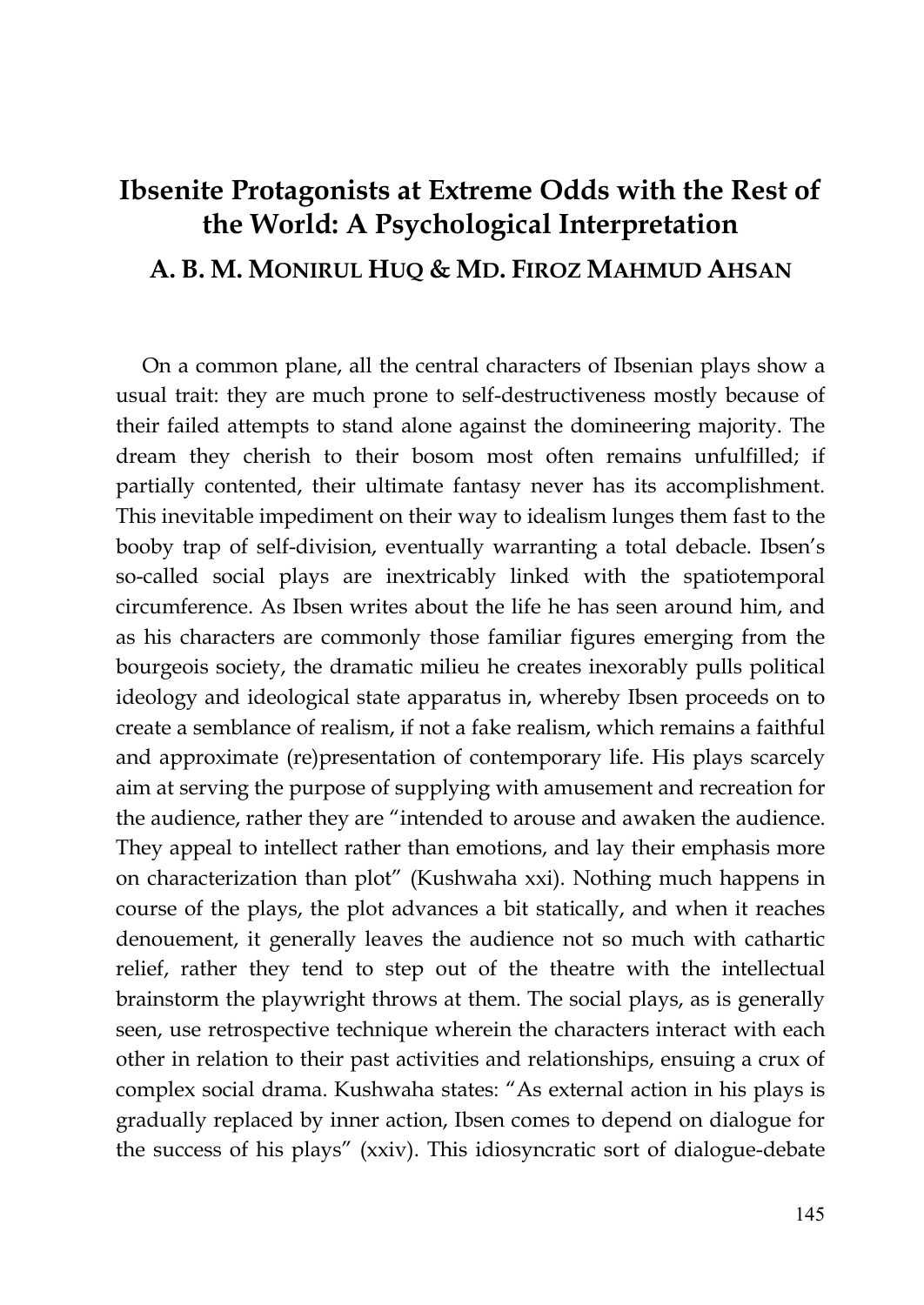goes on as far as the characters come to a certain point where a sudden shock abruptly puts an end (as is traditionally recognised as a psychologically satisfactory conclusion) to the drama without giving much out to the audience. The audience is heavily moved with the intellectually taunting finale, which compels them to look back at the total workout of the drama once again to adopt a piecemeal approach to get a clear and unique picture out of it.

In this paper, an attempt will be made to concentrate on the psychoanalytic criticism to get to the bottom of how the three social plays, namely *An Enemy of the People, A Doll's House* and *Ghosts* we have chosen, amount to the correlation between the death drive and the sublimation. We shall try to elucidate the psychological casualty that accounts for the Ibsenite protagonists being goaded towards death or self-destruction in the fashion of Freudian psychoanalysis. For a better understanding, we shall have recourse to Terry Eagleton's essay "Ibsen and the Nightmare of History" now and then. Joanne Faulker's critique on Freud's idea of the death drive and its relation to the super ego titled "Freud's Concept of the Death Drive and its Relation to the Superego" will be recurrently used to delve deeper into the psychoanalytic layer. In this connection, we would like to admit tuning with Peter Barry that Freudian psychoanalysis is sometimes confusing, and here and there, it sounds masculine: "There is a growing consensus today that the therapeutic value of the method is limited, and that Freud's life-work is seriously flawed by methodological irregularities" (92).

All the same, Freud remains at the pivotal point of curiosity because of a twofold reason: the methodology (adopted by him) being a transdiscursive formation, has given birth to so many fields of discussion later on, and a far-reaching cultural influence on the human psyche. Keeping in view of the notions as conferred above, we should venture out to locate Ibsenite protagonists from Freudian psychoanalytic perspective.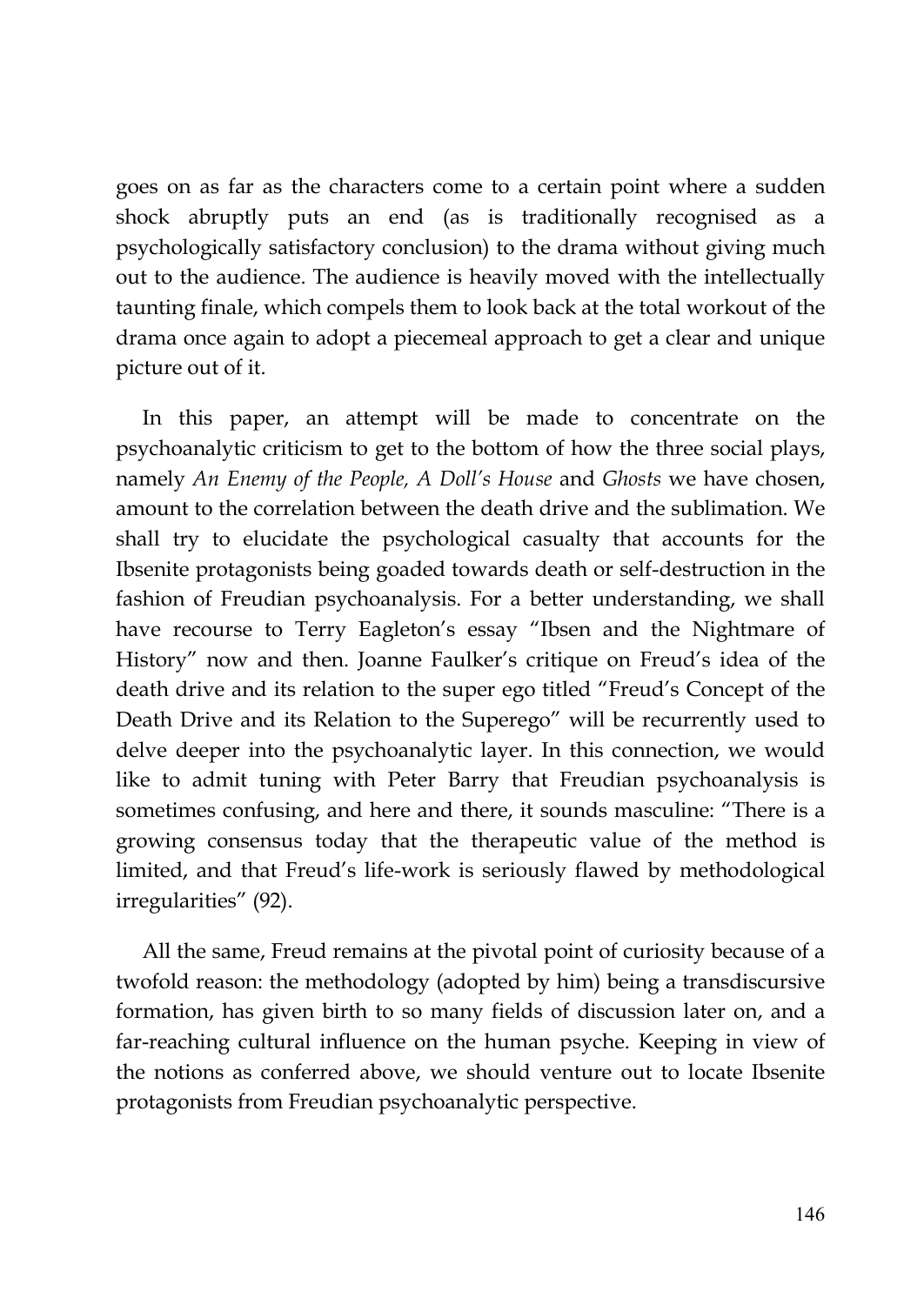Terry Eagleton initiates his essay "Ibsen and the Nightmare of History" by drawing on the analogy of the origins of the political state to Freud's coinage of the term 'the primal scene' of a human child that deems its origin a violent and nightmarish experience – both literally and metaphorically, since a trauma gradually unearths at its (the primal scene) inauguration, and Eagleton identifies that a sort of trauma of the same temperament is involved in the supposed process. To Eagleton, political states generally do not tend to admit of their origins, and if they ever do, they try to legitimate the whole process by relating to and distancing from the past. "Legitimation must always be retrospective," comments Eagleton (4). He furthers his argument by showing political states set in competition with and embarrassed by the sibling states that they coexist with, but that they (the sibling states) do things quite differently. In the given circumstance, these states can be found in indulging themselves in what Freud terms "family romance syndrome dreams"; it is almost the same process occurring to a child while it engages itself in fanciful vagaries regarding its origin due to its recoiling to accept the present being so dreary and ordinary. Their (children's) fantasy also channels out in the relieving conduit to a Freudian "Oedipal child", "who dreams that it is self-fathering, self-authoring, sprung from its own loins, without being the product of a history which came before it and which will therefore always dominate and outflank it" (Eagleton 4). The self-producing and self-asserting attitude of an Oedipal child is also the "ultimate fantasy" (4) of bourgeois society, observes Eagleton. In pursuit of tackling the traumatic experience adherent to origins, the political state tries frantically to thrust it into "the political unconscious" (Eagleton 5) and plainly recants it, because remembrance assumes to be unnatural, and evanescence is rather commonplace. Eagleton lays bare that Freud in resonance with Nietzsche also believed that "remembrance is painful and in a sense unnatural" (5). Edmund Burke, as shows Eagleton, surmised that the power originated illegally adopts and validates itself through a steep passage of time; hence, legitimacy "is longevity" (5). Along the line of argument, to Burke, as Eagleton puts, any overbearing law must sublimate itself as the ego ideal as it requires to, that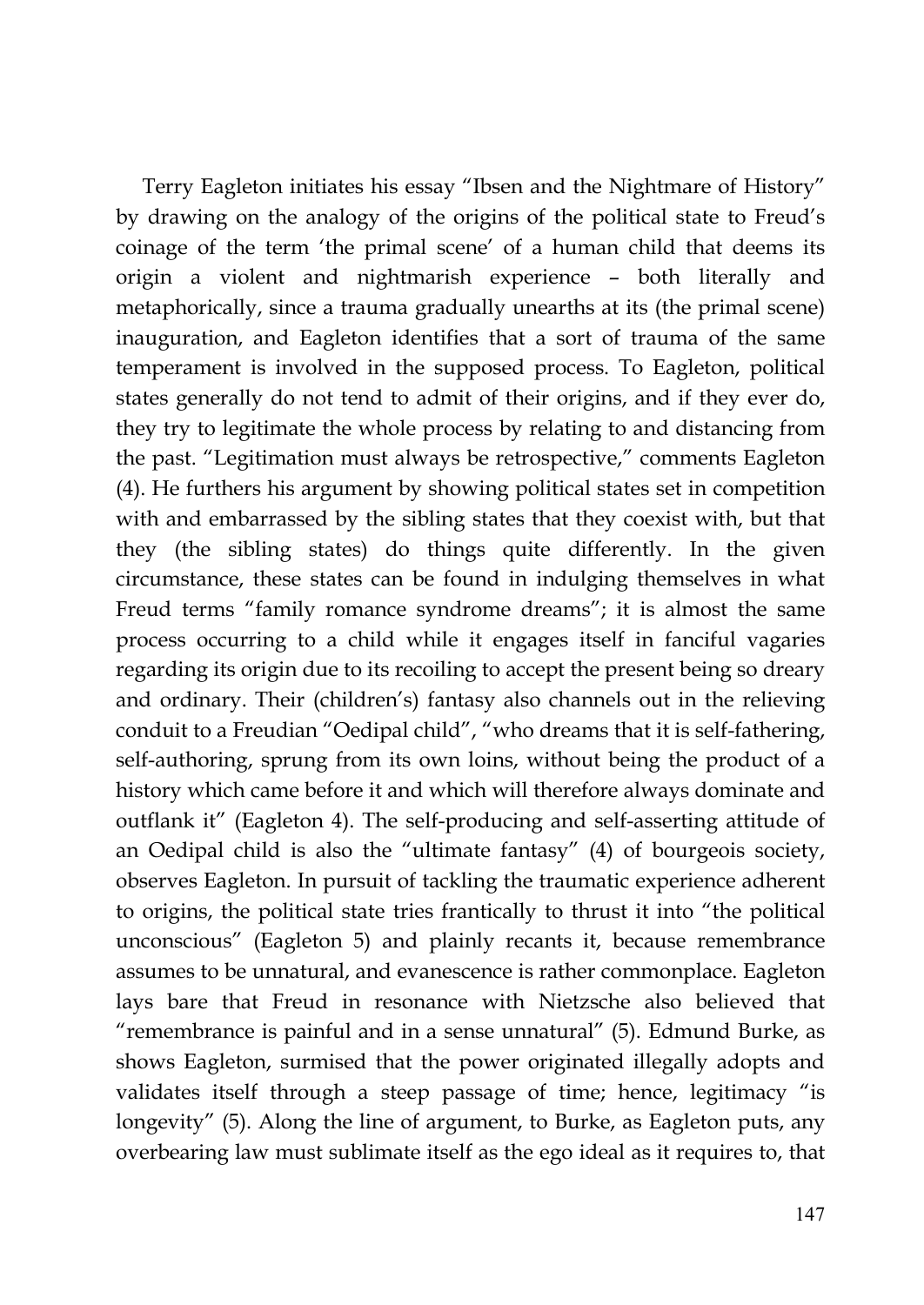is, it must hide its filthy instincts under the beautified outfit; for this reason, the law "for Burke must be a cross-dresser" (6).

Now, let us run an investigation regarding how the ideas discussed hitherto by Eagleton can find their solid ground in the plays of Ibsen as proposed above. In the play *An Enemy of the People*, the ruling authority is seen to have forgotten about the role of Dr. Stockmann in the construction of the baths. When the lab results came to Dr. Stockmann, he, to his prior suspicion, finds out that the water therein is polluted and its improvement is mandatory to prevent epidemics. The result upsets the authority including his brother (the Mayor), and they start to convince him not to proceed any further. Having found him unyielding from his preceding position of not coming to any compromises, like the states as mentioned above, these people reckon Thomas Stockmann as a threat, whose doings are at odds with theirs. They feel embarrassed with the coexistence of the doctor, and now they want a good riddance, that is, they tend to declare him a public enemy and push the whole water scandal into the political unconscious. They try to stay clean about their activity, and like the socalled Freudian "family romance", indulge themselves in phantasmal pedigree than actual.

*A Doll's House* encompasses Torvald Helmer's ingrate treatment toward Nora when his position in the society becomes insecure; he quickly forgets how she has been loving him all these years since their marriage, and hurls himself vehemently against her.

So, we can find in the character of Helmer a lurking ghost of the political state, who gets threatened easily by the existence of the subordinate subject (malleable and docile enough) thus far when she equates to him by making his position apparently vulnerable to decline. Later, being relieved by Krogstad's disclaimer, he turns into the sublime figure as he used to be and tries to subside the wounded wife by any means he can possibly think of. He, resembling the political state, tries hard to hide his 'unlovely phallus' underneath 'feminine drapery' (Eagleton 6).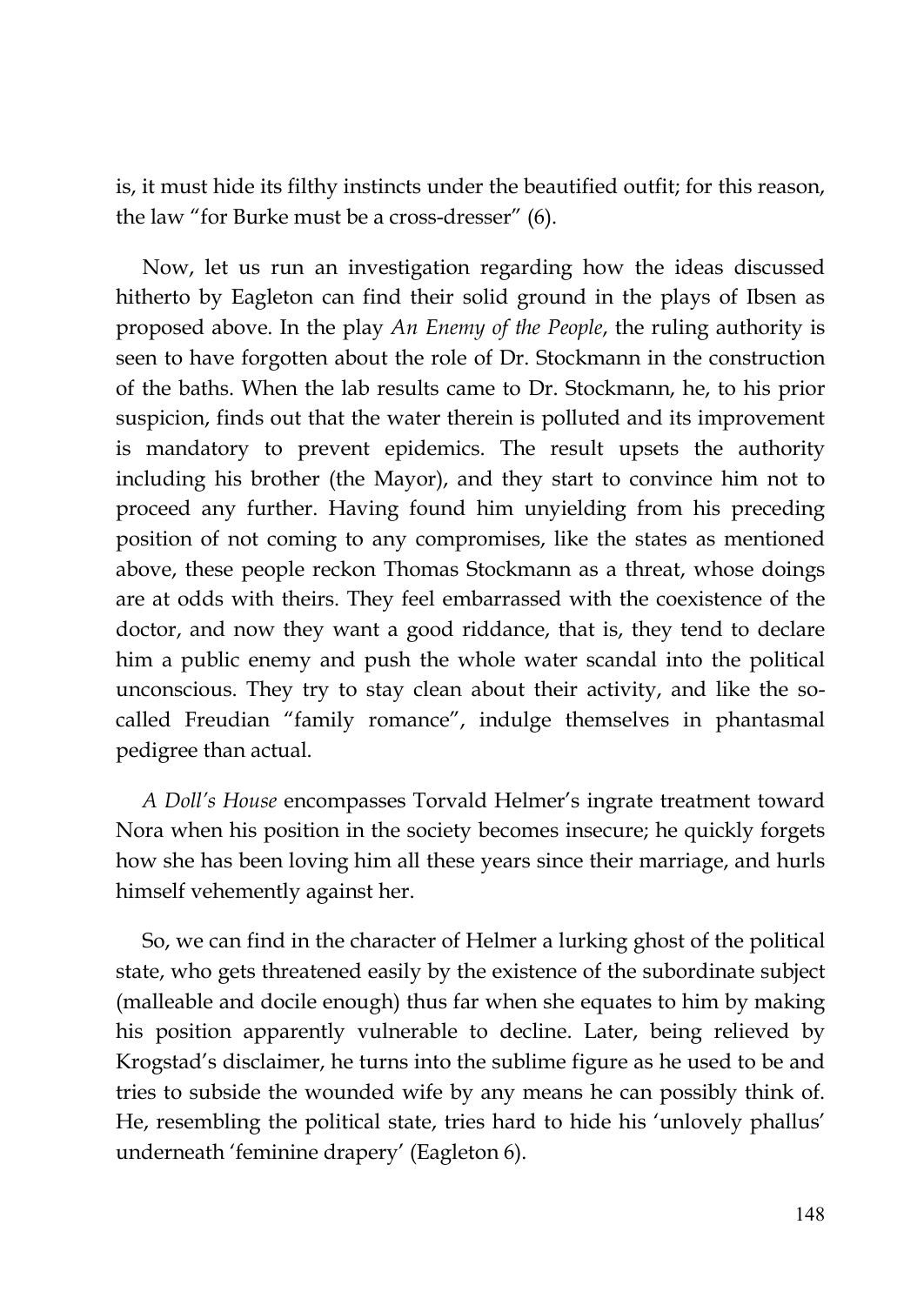*Ghosts* sets in a claustrophobic atmosphere in which the long-widowed Mrs. Alving is seen hard-wearing yet unshaken to drive off the ghost of the late Mr. Alving so that his darling child (Oswald) remains totally out of his haunting clasp. Henceforth, a vestige of oblivion lies in this play as well. Mr. Alving, who was traditionally genteel from outside and a debauched pervert inside, bulldozes his wife to get away with his past, even his whole existence largely; thereby a conscious effort to push the past into the Unconscious to transform the residue (Oswald) into somewhat organic, hence the sublime, is very well detectable in Mrs. Alving's character. She actually works as the ego system, who bars the id (Mr. Alving) in its evil try to take over the ego ideal (Oswald), and this way, she acts as a 'crossdresser' (Eagleton 6).

From this point (as discussed above) onward, Eagleton carries on his argument as to the exacerbation of the problem of origins (of the political state) and the forced illegal legitimation of revolutionary violence sublimated into the law itself as compared to the antagonistic correlation between the id and the superego in Freudian psychoanalysis – concerning the case of middle-class society. This class of society by far is proven to possess the utmost revolutionary zeal on one hand, and in the guise of pursuing peace, harmony, solidarity and so forth with the intention of stacking as much profit as it can, stoops down to however decent or indecent measures it is capable of on the other. The problem then, as identified with the middle class society, comes to this: to be triumphant, it "needs not only to break with the *ancient* regime; it needs in some sense to break with itself" (Eagleton 7). In this fashion, it will enable itself to contrive a kind of stout framework, beneath which will its rebellious, free spirited and atomistic forces blossom; simultaneously, it runs the risk of having its framework dislocated as the forces mentioned before, working within, endanger the framework by breaking through "the very law and order and consensuality which allows them to flourish" (Eagleton 8).

Ibsen's plays, Eagleton argues, have so much to do with the notion of middle-class society and its visible contradictions; and the reasons behind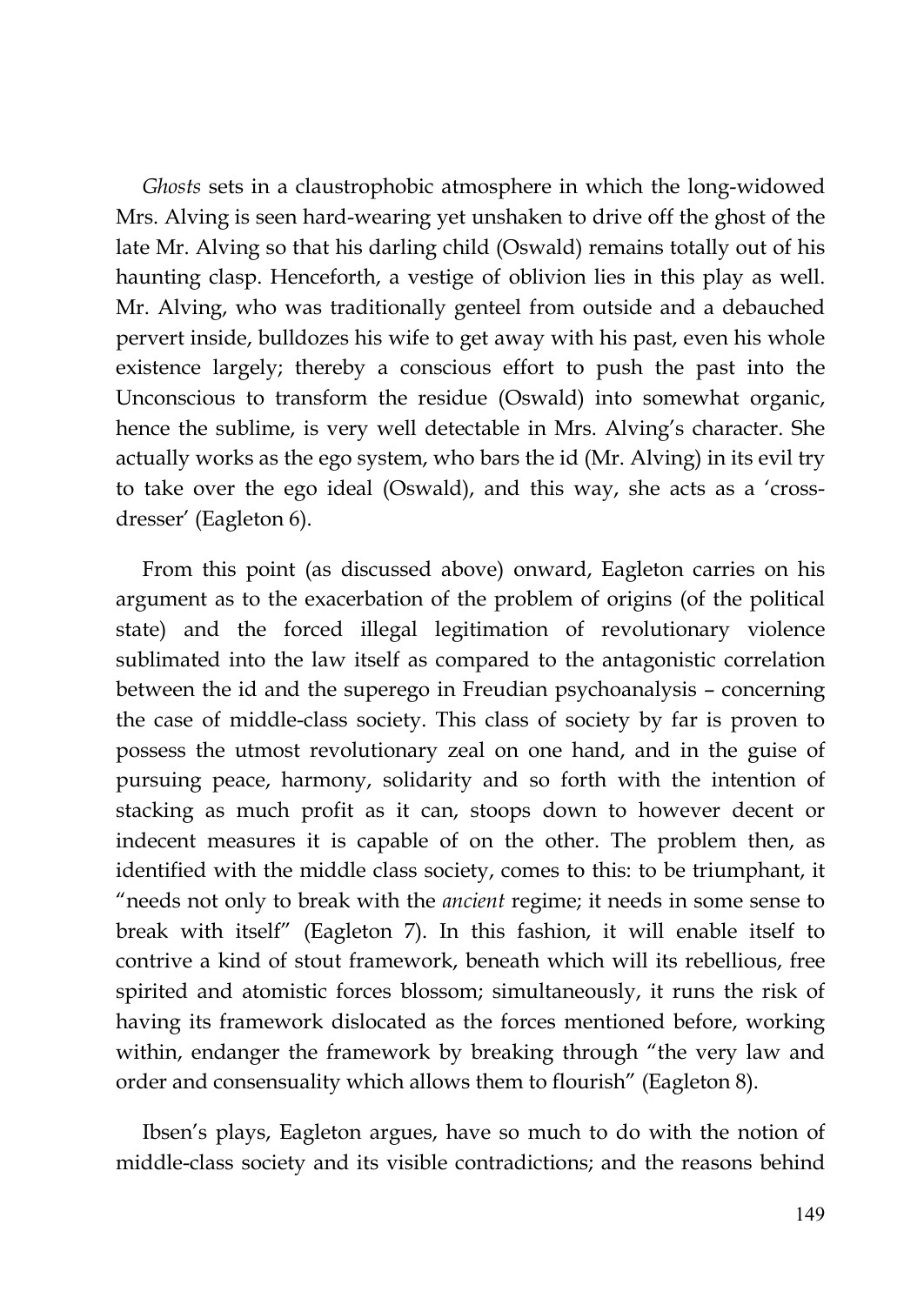them, as Eagleton finds out, are as follows: a. Ibsen's writings are located at such a time when national middle-classes were still coming into view, b. industrialization was flourishing rapidly in the latter half of the  $19<sup>th</sup>$ century, c. middle class democracy had long settled in, and to conclude, there arose parliamentary system and widespread suffrage. Thus, it was in essence an age of transition under whose influence Ibsen's writings came to a stretched position "in which one finds oneself eternally trapped, and where you can easily be torn apart" (Eagleton 8). When somebody desperately tries to reach for freedom to get rid of the primal guilt weighing heavy upon him/her, the "poisoned legacy" (Eagleton 9) is on the pursuit to maliciously snatch it away from the individual. Thus, freedom in Ibsen's writings becomes a self-resisting and self-devastating attempt. As collective freedom is hardly visible in the total planning of the plot, "the unflinching integrity of the lone individual, and the compromises and salutary fictions essential for maintaining social life are tragically at odds" (Eagleton 9). In Freud's time as well as Ibsen's, as Eagleton observes, the "emancipatory impulse" (10) has to set itself free "from the inside" (10); accordingly the freethinking characters (protagonists mainly) have to separate them from themselves, who, when faced with the reality principle, fail deplorably, leaving the "audacity of the attempt" (10) far behind.

Dr. Thomas Stockmann sets off in a mission to stick to the truth he discovers and declares that his war is against the multitude, since it is guided by misleading authority and its principles. *An Enemy of the People* does not conclude by leaving the audience with a horror of total eclipse, rather it lets in a glimpse of optimism, however flickering it might be, when we find that in the war for idealism, the uncompromising hero will be accompanied by his family and so on, though he prefers to fight his battle alone.

*A Doll's House* rather tends to reach a finis, which pushes the rebellious protagonist (Nora) toward self-destruction. Coming to a "tight place" (Eagleton 11), where none can go back or walk forth, Nora is entrapped in such a society (as soon as she steps out of Helmer's house), which will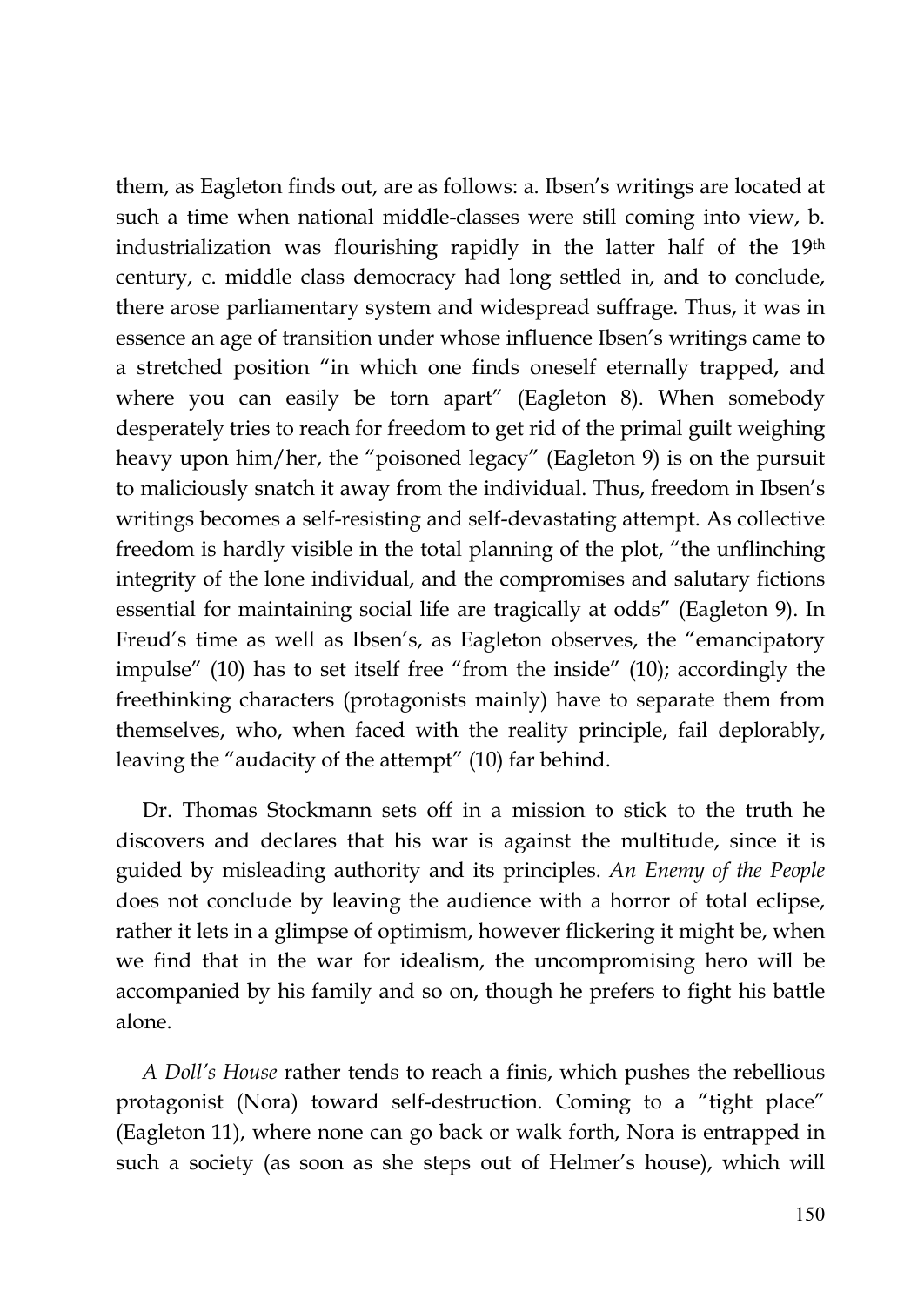rarely permit her of finding a happy place for her own education. She is therefore glided towards self-destruction, if not otherwise.

The play *Ghosts* ends with an overcastting ill portent of total perdition. Mrs. Alving, enlightened within, tries dreadfully to hold on to the prejudiced socially acceptable ideals (so pathetically replicating Pastor Manders), as she wants to exorcise her son of his father's ghosty past. However, in doing so, she loses her son: he dies (apparently) of the genetical burden he inherits from his father, and thus the triadic rapport (in relation to Mrs. Alving) comes to a tragic end. At the beginning, she was in a love-affair with Pastor Manders (the so called ego ideal), then marries a voluptuous libertine (the id), and acting out the role of the ego herself, earnestly tries to clone the ego ideal again, when she tries fanatically to repress the id (Oswald, in this case, a copied version of his father) to keep the social balance ongoing. In the end, she fails as the son is on the verge of death; it triggers in her a death drive, which is much prone to selfdestruction.

Terry Eagleton, in the last paragraph of his essay, signals that the idealism inherent in Ibsen's protagonists is blemished as well as creditable; and, if what consists in it works against it, may direct the subjects towards destruction. Alongside having a social explanation, it also gives rise to psychoanalytic criticism. As ideals are sublime version of instinctual drives, sublimation emaciates the libidinal energy of the instincts, and thereupon they fall prey to 'the death drive'. From this point, our stance toward the sublimation and the death drive and their connection with respect to Freudian psychoanalysis need to be taken into serious account. For the facilitation of our discussion, we shall harbor in the eponymous essay by Joanne Faulkner titled "Freud's Concept of the Death Drive and its Relation to the Superego." Once understood how the death drive propels the protagonists towards destruction and loss, and what the apparent relation of it is with the sublimation, the title of the paper can amply be justified.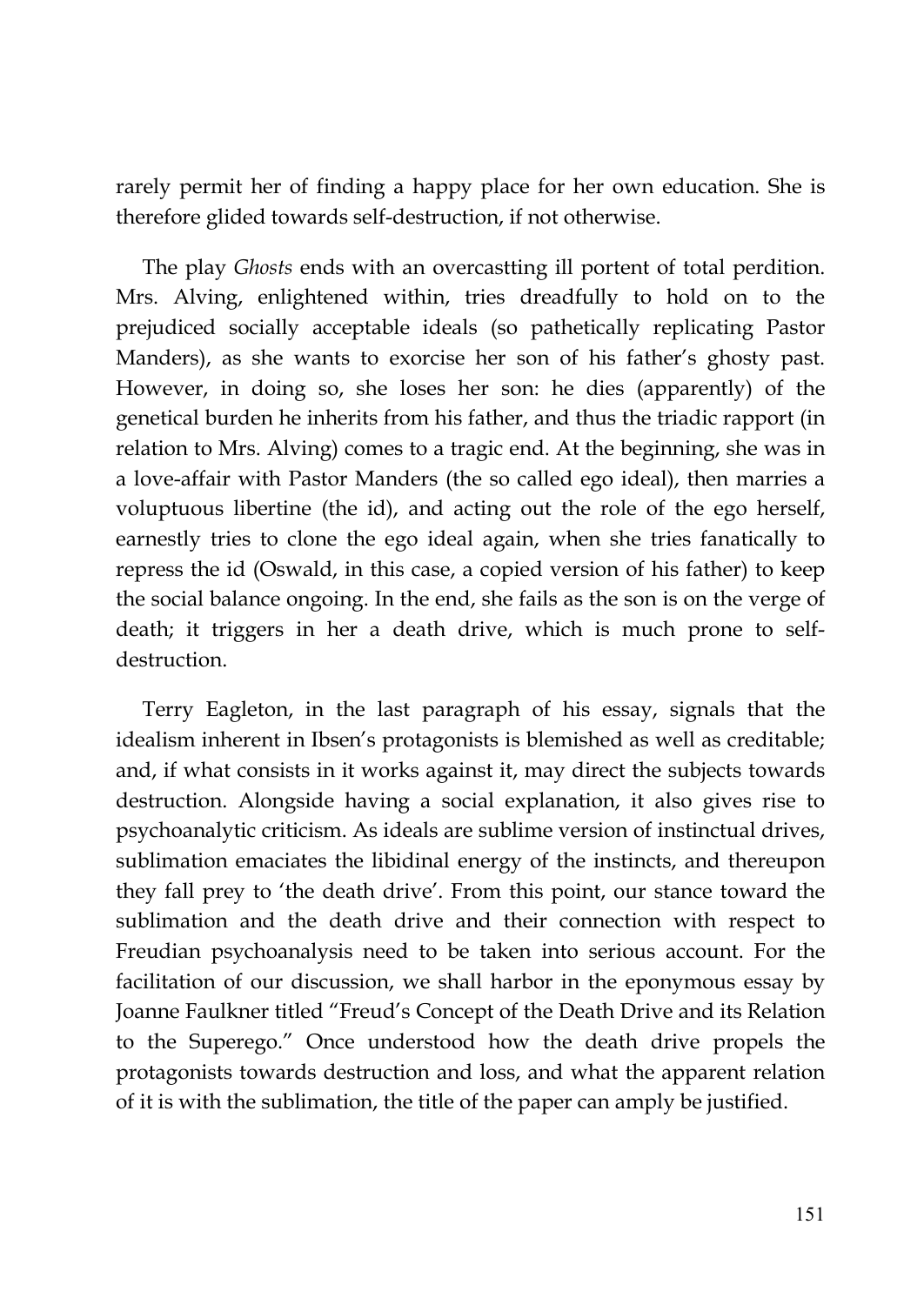Faulkner starts with making an overture that the death drive is crucial to Freudian psychoanalysis for a threefold reason: a. it establishes a connection between what are commonly understood as higher and lower functions of the psychical mechanics, b. it takes an articulated turn away from scientific gaze, permeating deep into shadowy and vague field of implied but not apprehended-discernible phenomena, and c. it adds a great value to psychoanalysis. Faulkner acknowledges that Freud, in his paper "Beyond the Pleasure Principle", diverts from the strict empirical scientific methodology to a highly tentative discourse, in which he hypothesizes that human beings have a feature lying within them, which is remaining of an inorganic inheritance existing within organism, but previous to the instincts. According to Freud, this residual of inorganic past thwarts the pleasure principle and triggers in the physic a metabolic equilibrium by once it has systematized as a 'functional whole' (Faulkner). In disagreement with the pleasure principle, the death drive – the pre-organic residual – attempts to disengage the organic whole.

This inhuman element, the body's primitive (that is to say, the death drive) has an intriguing connection to what Freud calls the sublimated drive or the super ego. Faulkner argues that this highest form of energy, according to Freud, also intersects with the lowest, the acephalous drive in the compound beyond the pleasure principle. To Faulkner, the death drive remains the most inscrutable and metaphysically incomprehensible of Freud's theories. Freud notices in some of his patients, soldiers coming back from the World War I, the "compulsion to repeat", which signalled to the surfacing of a different type of force regulated by the imperatives except pleasure principle. Under this circumstance, the force assumes to flow about a point of untainted pain that is neither driven out from nor mitigated by the psychic system as the pleasure principle demands, and in fact, magnetizes rather than fends off the subject.

The death drive (Thanatos) is the opposite of life drive (Eros). Whereas "libido" affixes to substances or objects, creating bonds of fondness, or "energy cathexes", the death drive razes, and instigates associations of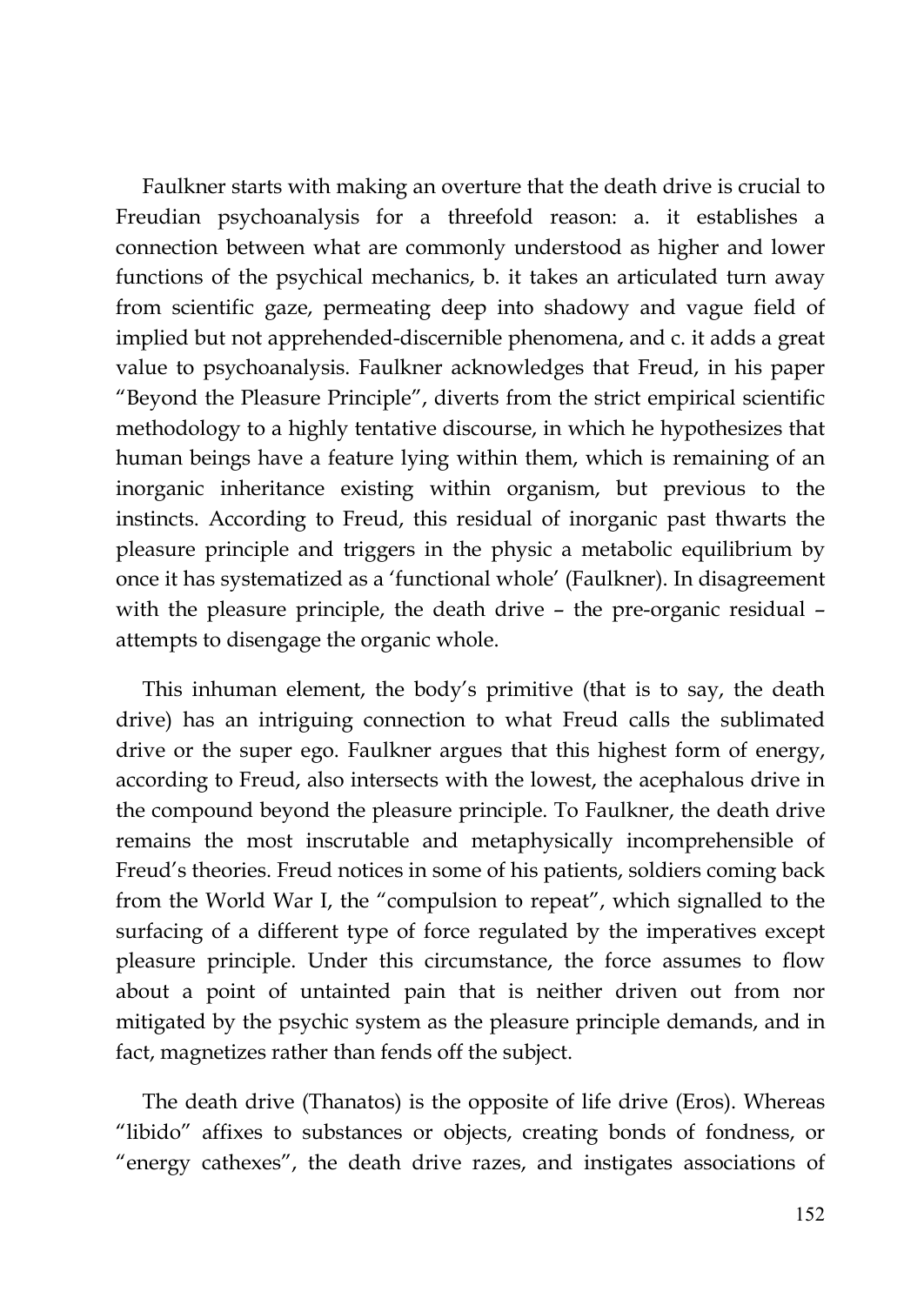conflict, causing a ladder-up of anxiety that will direct to immense psychic anguish if it is not tied together and readdressed by the ego. In his earlier work *Instincts and Their Vicissitudes*, Freud attempts to enlighten masochism and sadism in keeping with his former theoretical plan, organized by the pleasure principle. In that work, he illustrates masochism as a turnaround of sadism, only as its 'passive' inversion. Nevertheless, pleasure is not actually positioned in this "tortured being" for Freud, rather the masochist must identify with his torturer, such that he receives his pleasure through this identification, as an isolated performer of brutality rather than its inert receiver. Consequently, although Freud could not discharge the happening of masochism, the concept of an explicit pleasure that resides in the commotion of injury – dissolution and pain – was inconsistent to him. Hence, after "Beyond the Pleasure Principle*"* Faulkner remarks, masochism does not result from sadism, but is instead a regression to an earlier stage, the danger of which sadism served to preclude. In "The Economic Problem of Masochism", Freud converses on the leeway of "primary masochism". What Freud means to say is, by sadism the death drive is domesticated by the libido and thus wards off self-destruction. Nevertheless, death still plays a crucial role in the recounting of life as the death drive: the coercion to return the organism to that primeval torpor. Whilst the life force concedes to the stress of the pleasure principle, Faulkner views, at the metalevel, the pleasure principle itself serves the death drive. Freud turns to "desexualised" energy pertaining to sublimation, in which case, the drive is stalled from shaping sexual object-cathexes that might be dangerous (with a parent, father or mother, as for example), and is reintroduced to a nonsexual goal. Just the once libidinal energy is desexualised or sublimated, it is also mature to be subjugated by the death drive, and as a result risks a regression to primary masochism. By way of sublimation, we can therefore set up a correlation between highest culture, the sublime and the death drive.

A perception of the superego takes for granted a clutch of the apparatus of identification, at the same time, according to Freud, the introjection of the parental figure is the very first identification, and orchestrates all potential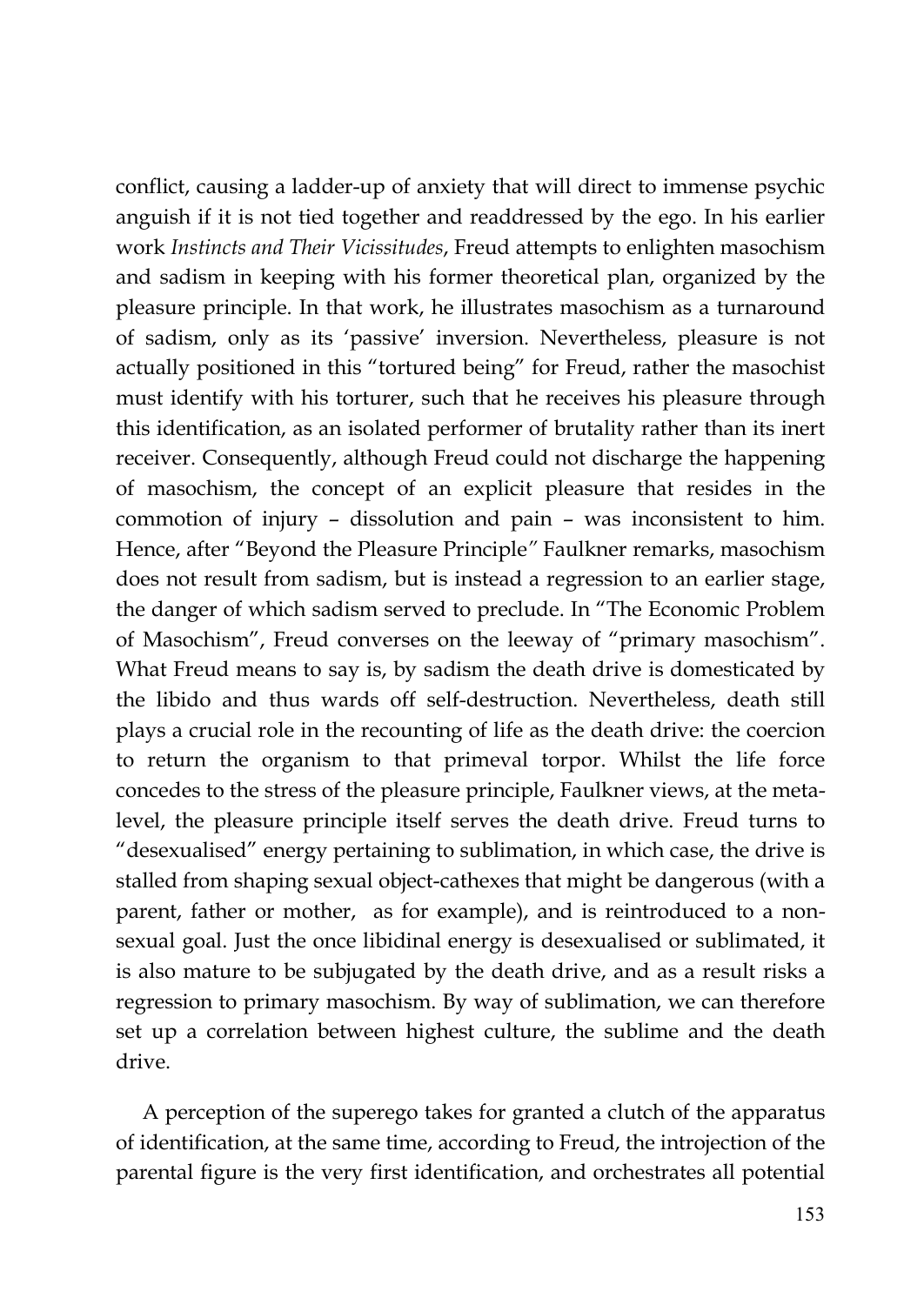identifications from that position onward. In view of that, ambivalence is an indispensable component of identification, and consequently, the instrument of sublimation, and the structuring of the superego as well. In addition, by getting rid of the libidinal object and narcissistically introducing itself as the adored object, the ego desexualizes the drive. The cathexis is liberated, and the death drive, which could have been kept in control and constituted by the libido, is on the loose to go berserk through the psychic organism. This peril is intrinsic to any work of sublimation: thus typecasts of any character posited in the "tight place" and in extreme contrast to socially accepted norms.

Joanne Faulkner concludes her essay by elucidating that the sublime, by dint of this threefold entanglement, with the ambivalence of identification, the spitefulness of the id, and the sublimation, does not only offer as the child's connection to civilization; rather, Freud's more mysterious averment is that the superego secures the psyche to its primitive past. The link of the superego to the death drive, which all the time comes back to its source, attains this union. It was definitely not our aim to aggrandize a detailed account of the death drive and its relation to the sublime, but without a fair understanding of these two critical terms causal to Freudian psychoanalysis, it would not otherwise have been possible to apply the death drive and the related ideas to the predisposition of the Ibsenite protagonists in regard to self-destruction.

Now, let us investigate what happens to the protagonists of the three stated plays of Ibsen when seen from Freudian psychoanalytic standpoint. *An Enemy of the People* mirrors the Oedipal show of the siblings' contest over the object- cathexis. Given the idea of the discovery (contamination in water from the lab results) of Dr. Thomas Stockmann, he is drawn into a fight with his elder brother, Peter Stockmann (the Mayor of the town) and rest of the authority. To his shock, Dr. Stockmann finds it hard to get through to the authorities. His brother in conjunction with a large mass behind him to support, holds the already accepted ego ideals, which he wants to firmly hold onto just for the sake of pleasure principle, despite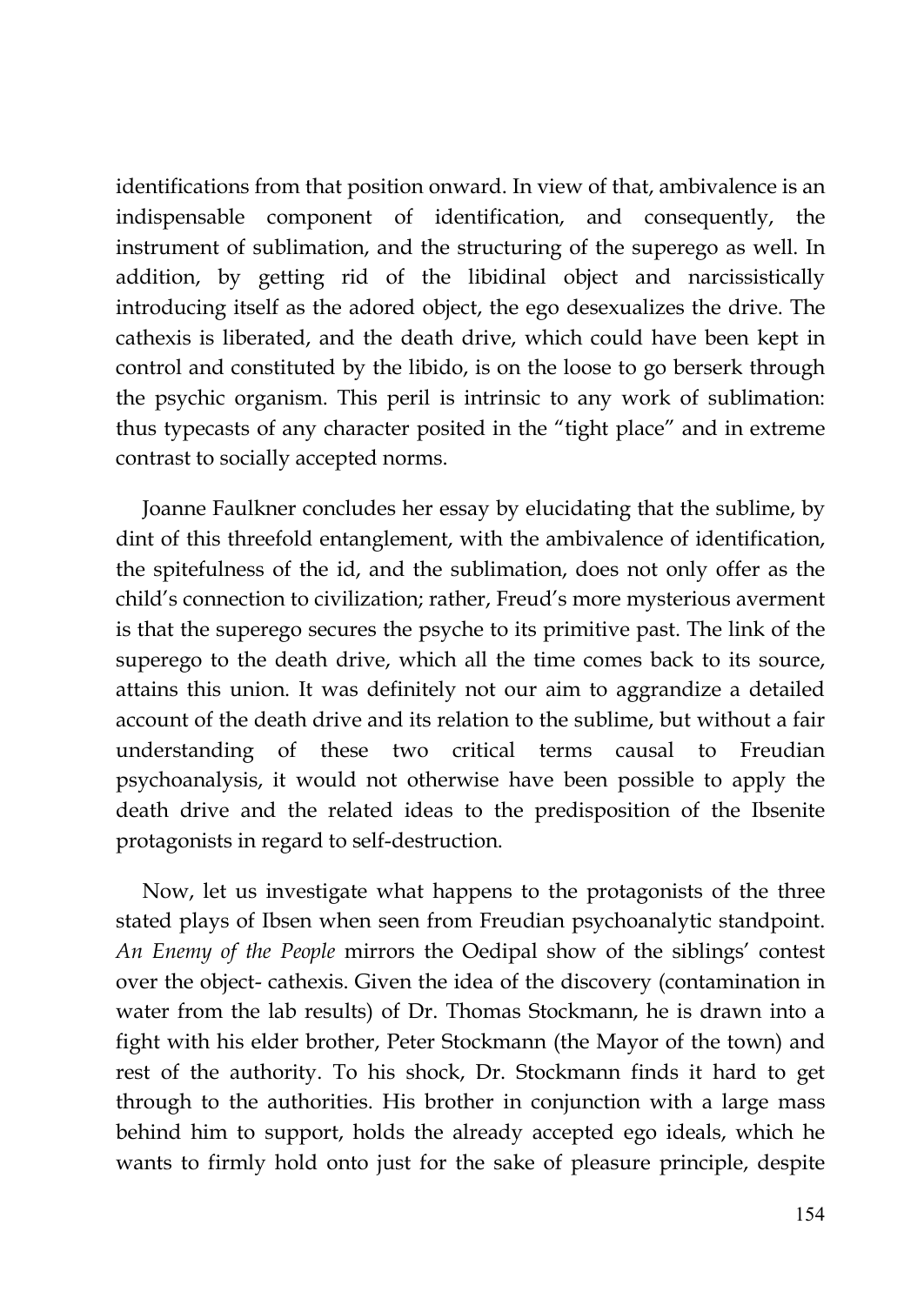knowing that the reality principle does not conform to his sublime ideas. They look as if they are quite unable to understand the seriousness of the issue and reluctant to overtly accept and attend to the problem because it could mean financial damage to the town. As the conflict develops, the Mayor warns his brother that he should submit to the community. Dr. Stockmann declines to agree, and holds a town gathering at Captain Horster's house with the intention of persuading people that the baths must be closed. He is ridiculed and censured as a madcap and publicly declared "an enemy of the people". In a scornful confutation of both the Victorian idea of community and the ideology of democracy, Dr. Stockmann decrees that in the issues of right and wrong, the individual is superior to the multitude, which is easily malleable and too often misled by self-advancing rabble-rousers. His ego ideal impels him to continue his war because he identified at the earlier state that he had a huge support behind him. When he finds himself left all alone (except his family and a friend or two in his favour), his sublime form of the ego ideal (about the mass as a great support) gets weakened and the libidinal force, that is, his antisocial ideals, towards energy-cathexis gets reoriented; hence sublimation, by waning his instinctual drives, leads him toward the unpleasure of death drive. But it should also be noted that his idealistic views do not change, which push him towards self-destruction through ultimate lonesomeness: "It is this, let me tell you – that the strongest man in the world is he who stands most alone" (100).

*A Doll's House* recounts the story of a middle-class stereotypical housewife, who takes an outrageous decision to leave her husband and children behind when she awakens herself to the idea of having a place of her own, because her husband, whom she considered as a patronizing figure since her wedding, quickly changes into a tyrannizing male chauvinist as soon as his position is ostensibly threatened by her. When Krogstad returns the incriminating papers having been persuaded by Mrs. Linden (the event which primarily shook Helmer's ground from under his feet), Helmer's tantrum subsides and he tries to soothe his wife, but the wife having gazed at the unexpected change of his behaviour finds herself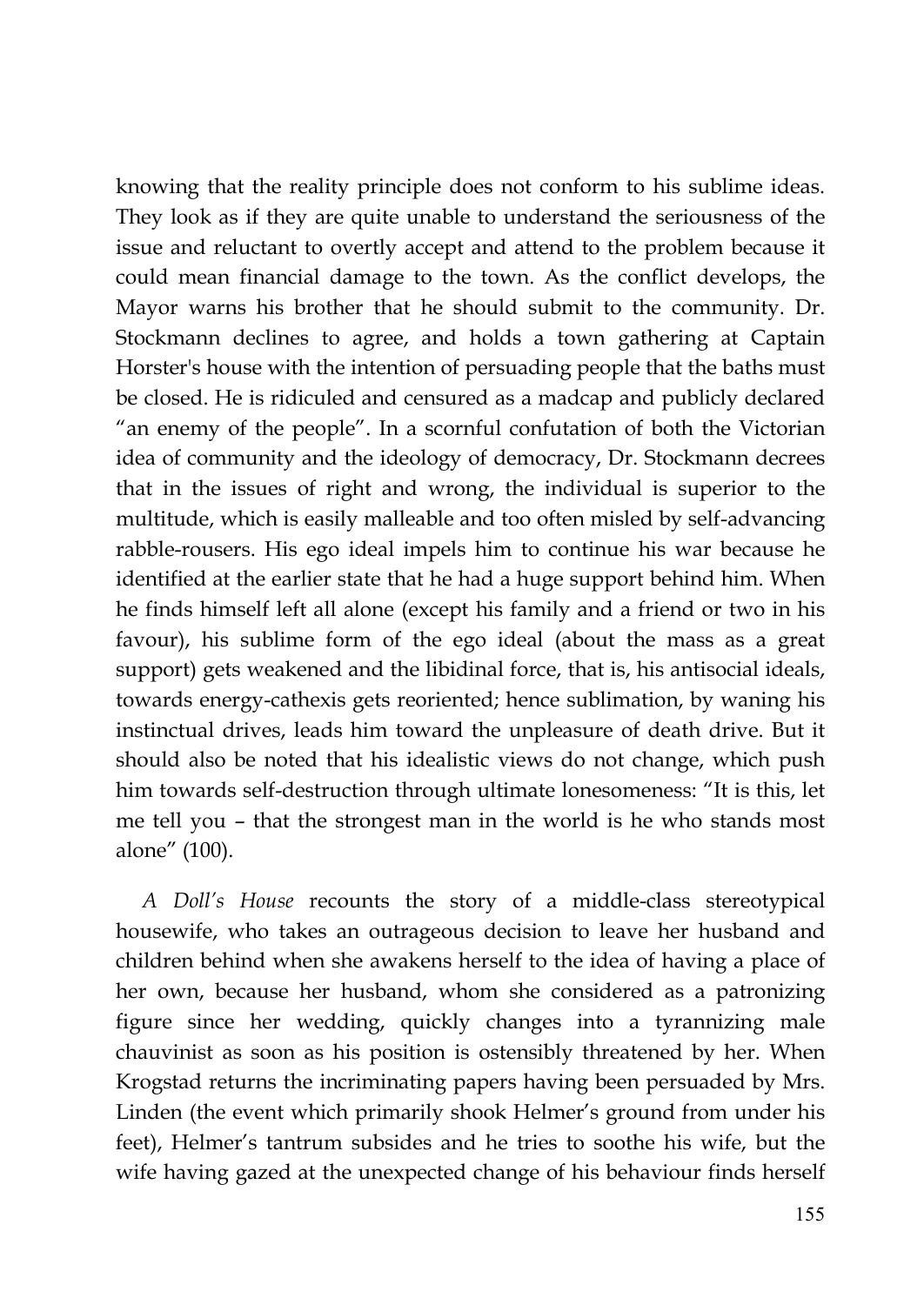belonging nowhere. When she was at her father's house, she used to be "papa's doll-child" (102), and after coming to Helmer's house, she has all along been his (Helmer's) "doll-wife" (102). Now that the "playtime is over" (102), "comes the time for education" (102). In Freudian viewpoint, Torvald Helmer is the sadist and Nora the masochist. As pleasure is not located in being tortured, the masochist (Nora) must identify herself with the sadist (Helmer), and thus will derive pleasure "through this identification, as a distant perpetrator of cruelty rather than its recipient" (Faulkner). When the ego cannot appease the sadistic instinct traceable in the masochist, it emerges in relation to the object-cathexis and projects on to the outwards. As the sadist figure fails to repress (that is, to sublimate) the masochist's libidinal energy, the domestication of death drive by the ego cannot avert her evident self-destruction. Subsequently, Nora decides to make a journey all by herself leaving every of her past belongings behind: "There is another to be solved first – I must try to educate myself. You are not the man to help me in that. I must set about it alone. And this is why I am leaving you" (102).

Finally, *Ghosts* relates the agonizing tale of an unhappy middle-aged woman, who looks forward to building an orphanage to commemorate her husband on the surface, but at the bottom, she desperately tries to dispose of his recurring phantom seeking its ways to cast spells on her son. As the play unfolds, Mrs. Alving on the lookout for building an orphanage is seen engaged in a private talk with Pastor Manders, who is apparently her exbeloved. She confides to him about the dissolute escapades of her deceased husband Mr. Alving. On her son's return home from so many years abroad, she expects that she could very well manage to keep him away from his father's haunting spirit, but fails to do so. Oswald, the son falls in love with Regina, who is the housemaid and half sister to him, and this incident shocks Mrs. Alving with a streak of horror, as the child repeats the history and regresses to his father's untamed libido. Now that the father is literally destroyed (i.e. dead), the infant boy (Oswald) can love him more, and thereby at a later period of his life, he identifies with the father figure and gets fixated, letting the recurrence (of his father's past dissipation) happens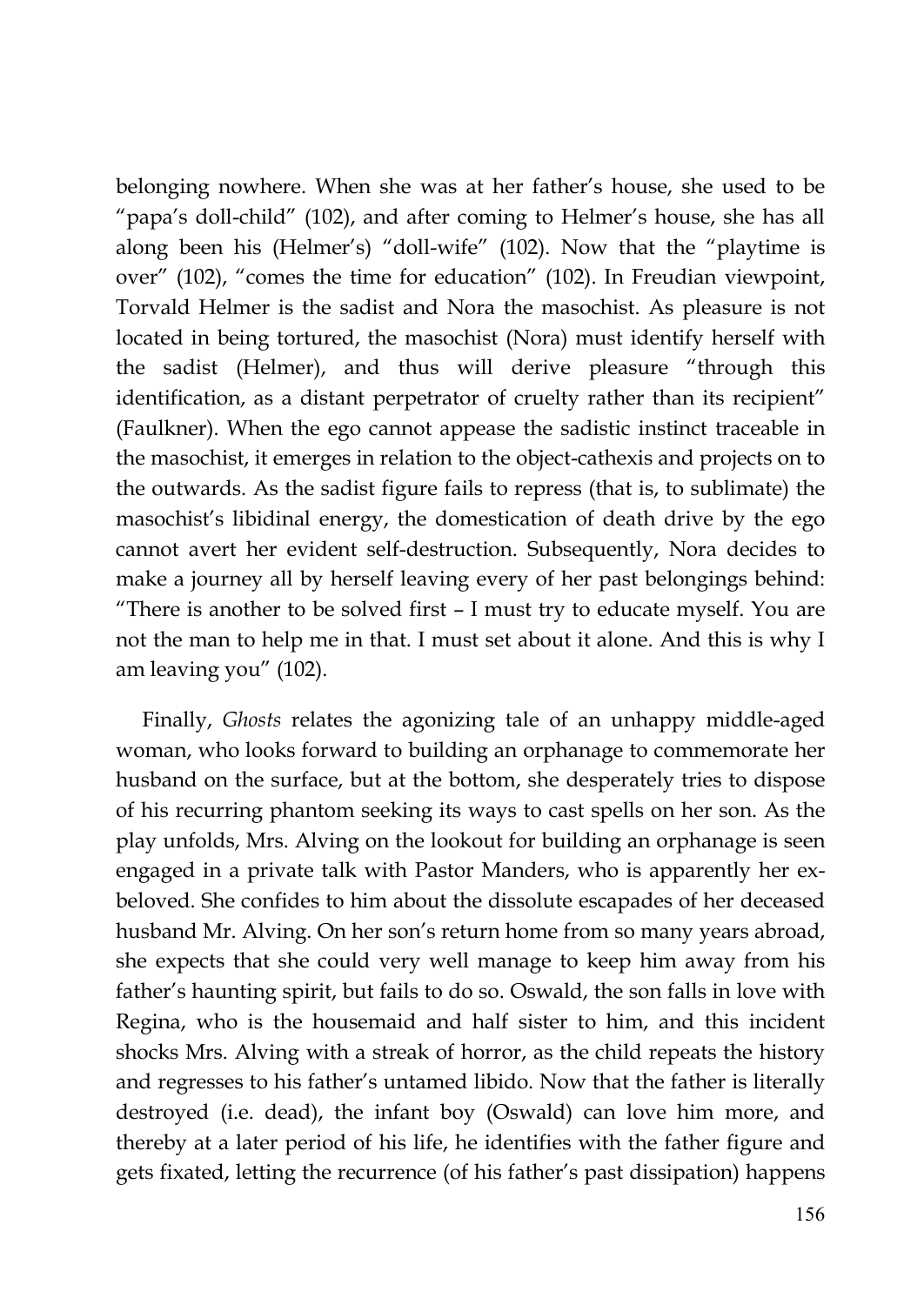to feast his libidinal as well as destructive forces. A castration anxiety hover across the Unconscious, as he fears what he has inherited from him (the lethal disease that is consuming him slowly) might kill him. At this juncture, Joanne Faulkner's observation is noteworthy:

> The ego wants above all to be loved . . . But it only becomes the id's love object by diverting, or sublimating, part of the drive, and repressing the remainder. Ultimately, the id will not reward the ego for managing – and inevitably frustrating – its demands. When the superego emerges, as an incorporation of the father whose strength is to bolster the ego against the id (rather like the cannibal who ingests his enemy in order to appropriate his strengths), the superego also, paradoxically, serves to represent the id's grievances to the ego.

Mrs. Alving, as the emblem of the ego, wants to be loved (both by the id and the superego), but as she diverts and sublimates the id's (that is, Oswald's) trajectory to the ego ideal (social customs as always already granted), hardly will there be any chance that it (the id or Oswald, in this case) will reward the ego (the mother) with love. On his return home, Oswald pursues his joyful love, Regina (who is seemingly a taboo in Mrs. Alving's eyes), but to abort his mission, Mrs. Alving embarks on an unsuccessful journey to abstain him from reaching his goal. The lustful revelry, thwarted and upset, is directed toward self-destruction boosted by the death drive.

Before we conclude, let us take a quick glance at the comment made by Louis Althusser in his eponymous essay "Ideology and Ideological State Apparatuses":

> There is therefore a cause for the imaginary transposition of the real conditions of existence: that cause is the existence of a small number of cynical men who base their domination and exploitation of the "people" on a falsified representation of the world which they have imagined in order to enslave other minds by dominating their imaginations. (295)